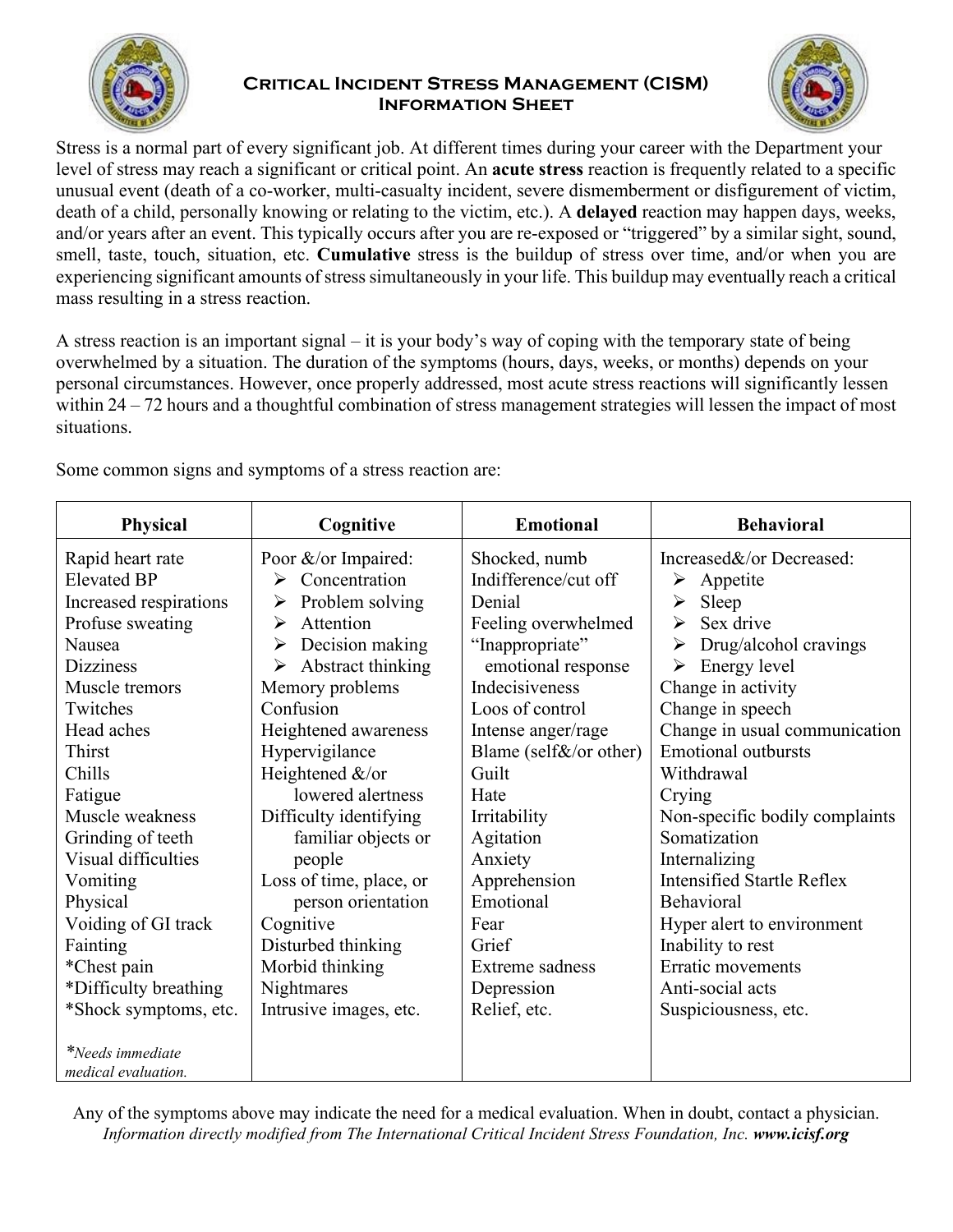## **CISM INFORMATION SHEET (CONTINUED)**

## **Potential Ways to Reduce a Stress Reaction:**

- Remember, you are a **NORMAL** person, having **NORMAL** reactions to an extremely difficult situation.
- Four natural physiological stress relievers are: **laughing, crying, exercise, and touch.** The more you can include these in your life, the greater the potential for reduced stress level.
- $\geq$  Especially within the first 24 48 hours (if possible), include periods of strenuous physical exercise alternated with relaxation to alleviate some of the physical reactions.
- Drink lots and lots and lots of **water**.
- $\geq$  Eat well-balanced and regular meals (even if you do not feel like it).
- $\triangleright$  Get plenty of rest.
- Be aware of wanting to alter yourself with caffeine, nicotine, drugs, or alcohol. These chemicals tend to intensify the physiological stress reactions you are already experiencing. Additionally, you do not want to complicate the situation by adding substance abuse to the list of problems.
- $\triangleright$  Do things that feel good to you: read, write, pray/meditate, listen to music, walk, sit quietly, cook, watch a movie, take a hot shower/bath, get a massage, do progressive relaxation & deep breathing exercises, etc.
- $\geq$  Talk and spend time with others many find that talking is the most healing medicine.
- $\rightarrow$  Help your co-workers as much as possible by checking out how they are doing and sharing your thoughts and feelings with them.
- $\triangleright$  Realize those around you may also be under stress.
- > Allow yourself some down time to just relax and temporarily do nothing.
- $\triangleright$  Maintain as normal schedule as possible structure your time and keep busy.
- $\triangleright$  Make as many daily decisions as possible which will give you a sense of control over your life (i.e. if someone asks you what you want to eat – give an answer even if you are not sure).
- Postpone *major* life decisions (moving, leaving the job, ending a relationship, making major financial investments, etc.) for a minimum of 30 days.
- Recurring thoughts, dreams, or flashbacks are normal. Typically, they are just signals that your body needs to further process the details of the event(s). Find constructive ways to understand and integrate these details (talk, write, draw, pray, meditate, etc.).
- $\triangleright$  If you get "stuck," consider consulting trained CISM peers, clergy, mental health professionals, and/or your physician – let the helpers do their job to serve you. It can make a significant difference.

## **How Can I Help My Loved One:**

- There is no "right" thing to say. **Listening** is often the best thing to do.
- Remember, the healing process is very dynamic and there is a wide range of normal reactions. Some individuals will want to share specific details, others will prefer a quiet, compassionate presence – most will want a combination of support. Remain flexible to his/her needs rather than "expect" certain reactions.
- $\geq$  Spend time with the affected individual offer your assistance and a listening ear even if he/she has not asked for help.
- $\triangleright$  Assist with practical things like cooking, cleaning, caring for the children, grocery shopping, etc.
- $\triangleright$  Give him/her some private time.
- > Don't take anger or other feelings directed at you personally.
- $\geq$  Don't tell him/her that they are "lucky it was not worse" impacted individuals are not consoled by these statements. Instead, tell them that you are sorry that such an event has occurred, and you want to understand and assist them.
- **Take care of yourself.** You will not be able to help anyone if you do not first care for yourself.

For more information on the CISM Program, please contact either of the following:

| Alejandro Zavala<br><b>Director of Chemical and Behavioral Addictions</b><br><b>LMFT, CADC II #124981</b> | Cell (213) 332-0334 |
|-----------------------------------------------------------------------------------------------------------|---------------------|
| <b>Dr. Maribel Contreras</b><br><b>LMFT, Psv.D MFC #46194</b>                                             | Cell (213) 544-5891 |
| Hugo Catalan Jr.<br><b>Chemical and Behavioral Addictions Manager</b><br>CATC II #2013126                 | Cell (213) 544-5890 |

**UFLAC Center for Health and Wellness 14123 Nordhoff St. Arleta, Ca. 91331\* Office 747-200-6266 \***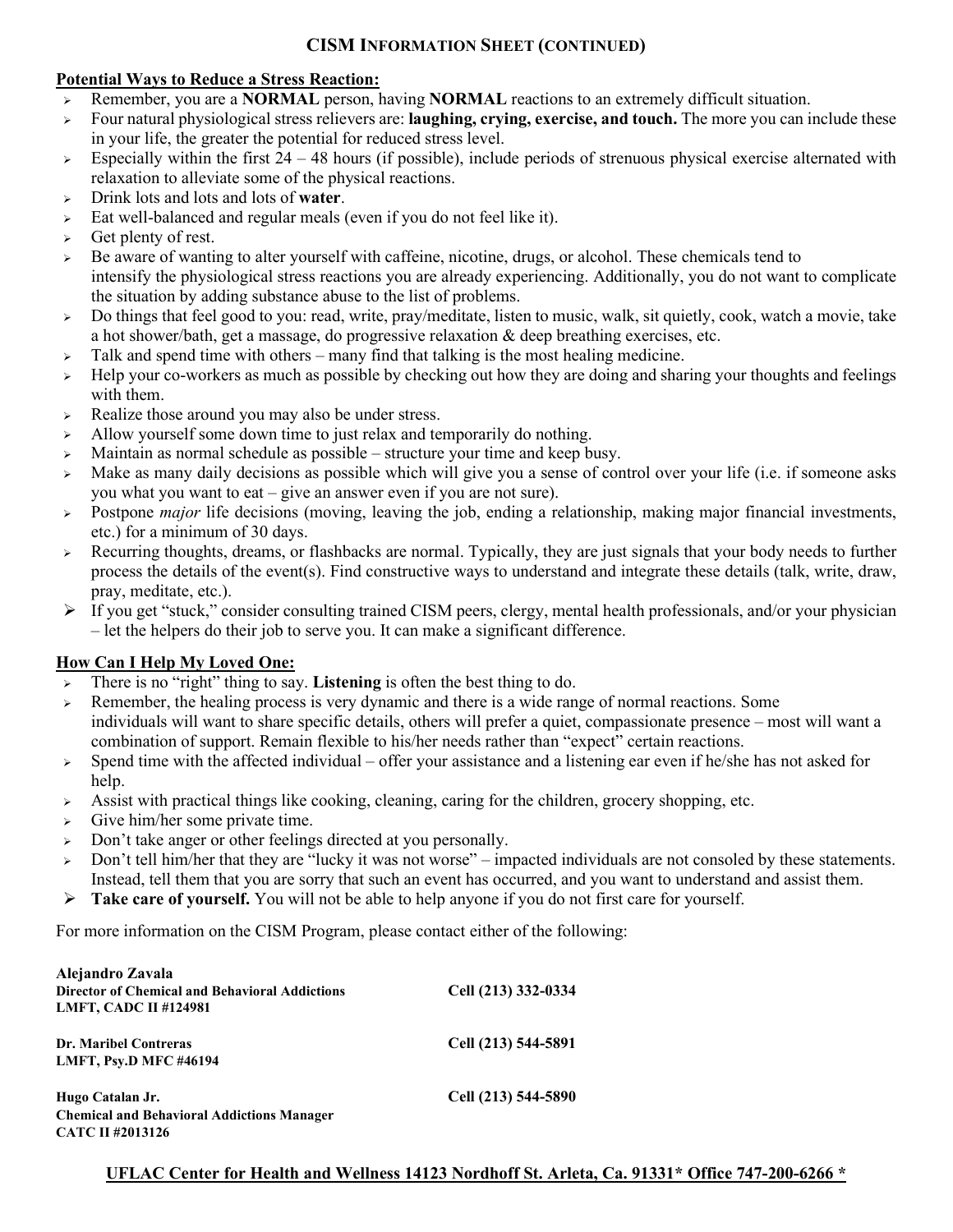| PEER SUPPORT TEAM   |                 |                 |                                        |               |                              |
|---------------------|-----------------|-----------------|----------------------------------------|---------------|------------------------------|
| <b>NAME</b>         | <b>TRAINING</b> | <b>SHIFT</b>    | <b>DEPARTMENT</b><br><b>ASSIGNMENT</b> | <b>PHONE#</b> | <b>E-MAIL</b>                |
| Abe, Keston         |                 | <b>9A</b>       | <b>LAFD</b>                            | 323-356-7075  | kestonabe@gmail.com          |
| Acevedo, Francisco  | IAFF/CISM       | S               | <b>LAFD</b>                            | 310-704-6858  | francisco.acevedo@lacity.org |
| Addleman, Stephen   | IAFF/CISM       | 67B             | <b>LAFD</b>                            | 909-647-8959  | saddleman@uflac.org          |
| Albarran, Daniel    | <b>CISM</b>     | 60 <sub>B</sub> | <b>LAFD</b>                            | 805-907-5246  | dcalbarran@yahoo.com         |
| Albert, Jack        | <b>CISM</b>     | 67B             | <b>LAFD</b>                            | 805-279-3670  | jack.albert@lacity.org       |
| Alva, Stephen       | IAFF/CISM       | DT81            | <b>LAFD</b>                            | 626-824-1203  | stevealva34@hotmail.com      |
| Baham, Jack         | IAFF/CISM       | 27A             | <b>LAFD</b>                            | 310-874-2376  | jack.baham@lacity.org        |
| Balzano, Daniel     | <b>CISM</b>     | 59A             | <b>LAFD</b>                            | 562-846-5579  | Daniel.balzano@lacity.org    |
| Barber, Brett       | IAFF/CISM       | 2A              | <b>LAFD</b>                            | 562-233-7284  | Brett.barber@lacity.org      |
| Boswell, Charles    | IAFF/CISM       | 4A              | <b>LAFD</b>                            | 310-502-3907  | cbozgo@yahoo.com             |
| Boyd, Giovanni      | <b>CISM</b>     | 34C             | <b>LAFD</b>                            | 310-720-4437  | giovanni.n.boyd@lacity.org   |
| <b>Brian George</b> | <b>CISM</b>     | <b>9A</b>       | <b>LAFD</b>                            | 562-303-2307  | brianrgeorge@gmail.com       |
| Brodowy, Nikki      | <b>CISM</b>     | S               | <b>LAFD</b>                            | 310-920-1649  | elise.brodowy@lacity.org     |
| Cardenas, John      | <b>CISM</b>     | <b>AOPS</b>     | <b>LAFD</b>                            | 661-917-7019  | john.cardenas@lacity.org     |
| Carlin, Richard     |                 | 3C              | <b>LAFD</b>                            | 562-631-9789  | richard.carlin@lacity.org    |
| Carter, Scott       | <b>CISM</b>     | Air Ops / 107B  | <b>LAFD</b>                            | 310-714-9584  | carterangie@att.net          |
| Cohen, David        | <b>CISM</b>     | 23A             | <b>LAFD</b>                            | 805-826-6188  | david.cohen@lacity.org       |
| Connolly, Shawn     | IAFF/CISM       | <sub>S</sub>    | <b>LAFD</b>                            | 661-877-7939  | shawnconnolly@sbcglobal.net  |
| Cooper, Kwame       | <b>IAFF</b>     | <b>RETIRED</b>  | <b>LAFD</b>                            | 323-997-2246  | akali@sbcglobal.net          |
| Cordobes, Robby     | IAFF/CISM       | 3C              | <b>LAFD</b>                            | 310-977-5041  | robert.cordobes@lacity.org   |
| Cordova, Frank      | IAFF/CISM       | <b>RETIRED</b>  | <b>LAFD</b>                            | 626-695-1655  | jafofjc@gmail.com            |
| Covin, Ivan         | <b>IAFF</b>     | 43A             | <b>LAFD</b>                            | 323-351-4950  | ivan.covin@lacity.org        |
| Crabbe, Tanya       | <b>IAFF</b>     | 68C             | <b>LAFD</b>                            | 949-293-3035  | ffcrabbe3@gmail.com          |
| Crivello, Kerry     | <b>CISM</b>     | S               | <b>LAFD</b>                            | 310-801-3258  | kerrymcrivello@gmail.com     |
| D'Arrigo, Cory      | <b>IAFF</b>     | 68B             | <b>LAFD</b>                            | 714-747-1825  | corydar@pacbell.net          |
| Davila, Victor      | <b>CISM</b>     | 34A             | <b>LAFD</b>                            | 213-400-5556  | victor.davila@lacity.org     |
| Davis, John         | <b>IAFF</b>     | 37C             | <b>LAFD</b>                            | 805-340-9231  | johnnd340@aol.com            |
| Davis, Tyrone       | <b>CISM</b>     | 94A             | <b>LAFD</b>                            | 310-567-7567  | tyrone.davis@lacity.org      |
| Dickey, Neal        | <b>CISM</b>     | 39C             | <b>LAFD</b>                            | 310-592-8234  | Neal.dickey@gmail.com        |
| Draeger, Justin     | <b>CISM</b>     | 48C             | <b>LAFD</b>                            | 951-375-7133  | Justin.Draeger@lacity.org    |
| Elliott, Brandon    | IAFF/CISM       | 29A             | <b>LAFD</b>                            | 949-295-0762  | brandon.elliott@lacity.org   |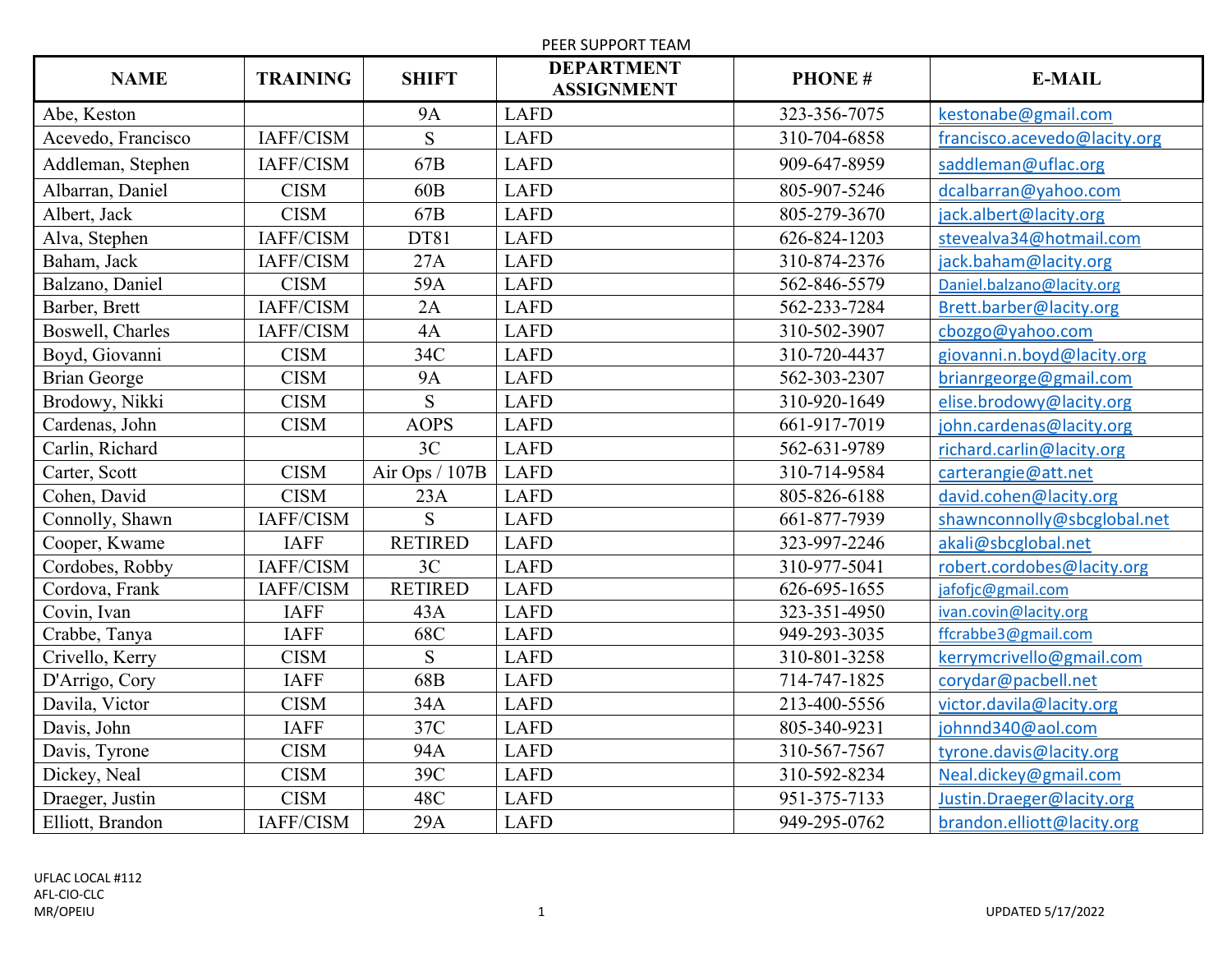| <b>NAME</b>           | <b>TRAINING</b>  | <b>SHIFT</b>                     | <b>DEPARTMENT</b>       | <b>PHONE#</b> | <b>E-MAIL</b>                   |
|-----------------------|------------------|----------------------------------|-------------------------|---------------|---------------------------------|
| Escobar, Freddy       | <b>IAFF</b>      | <b>UFLAC</b><br><b>PRESIDENT</b> | <b>LAFD</b>             | 805-794-8105  | fescobar@uflac.org              |
| Ferrari, Daniel       | <b>IAFF</b>      | 25C                              | <b>LAFD</b>             | 714-292-1156  | bigdan19024@yahoo.com           |
| Fierro, Manuel        | <b>CISM</b>      | S                                | <b>LAFD</b>             | 213-660-5047  | Mhomechicken44@outlook.com      |
| Gamboa, Tony          | IAFF/CISM        | <b>80B</b>                       | <b>LAFD</b>             | 213-507-6439  | tgamboa@uflac.org               |
| Garcia, Ceasar        | <b>CISM/IAFF</b> | 101C                             | RETIRED/LIVES IN TX     | 951-236-1402  | grc649@aol.com                  |
| Garcia, Cesar         | <b>CISM</b>      | 39C                              | <b>LAFD</b>             | 818-742-7388  | cesar.s.garcia@lacity.org       |
| Garcia, Mario         | <b>CISM</b>      | ${\bf S}$                        | <b>LAFD</b>             | 310-650-7474  | mario.garcia@lacity.org         |
| Gastelum, David       | <b>IAFF</b>      | 92B                              | <b>LAFD</b>             | 310-987-8142  | gastelumdavid@rocketmail.com    |
| Gath, Shaun           | <b>CISM</b>      | S                                | <b>LAFD</b>             | 805-404-3774  | shaungath@ymail.com             |
| Gehr, Scott           | <b>IAFF</b>      | ${\bf S}$                        | <b>LAFD</b>             | 714-655-0830  | snlgehr@yahoo.com               |
| Gerlich, Stacy        | <b>CISM</b>      | ${\bf S}$                        | <b>LAFD</b>             | 818-414-9975  | stacy.gerlich@lacity.org        |
| Glennon, Trey         | IAFF/CISM        | 63C                              | <b>LAFD</b>             | 714-742-5555  | trey.glennon@lacity.org         |
| Gocke, Andrew         | IAFF/CISM        | 39B                              | <b>LAFD</b>             | 818-388-9931  | andrewgocke@gmail.com           |
| Godinez, Rick         |                  |                                  | <b>CHAPLAIN/RETIRED</b> | 661-904-3050  | rick.godinez@lacity.org         |
| Gonzalez, Mario       | IAFF/CISM        | DT81                             | <b>LAFD</b>             | 805-231-6002  | mario.gonzalez@lacity.org       |
| Gross, Rico           | <b>CISM</b>      | ${\bf S}$                        | <b>LAFD</b>             | 805-208-8070  | lilgboy50@msn.com               |
| Gschweng, Christopher | <b>CISM</b>      | S                                | <b>LAFD</b>             | 562-276-8538  | Christopher.gschweng@lacity.org |
| Hahn, David           | <b>CISM</b>      | 77B                              | <b>LAFD</b>             | 310-882-0338  | david.hahn@lacity.org           |
| Harris, Brian Todd    | <b>CISM</b>      | <sub>S</sub>                     | <b>LAFD</b>             | 805-207-7899  | heli4012@gmail.com              |
| Hawkins, Robert       | <b>IAFF</b>      | 57 <sub>B</sub>                  | <b>LAFD</b>             | 310-947-5253  | robert.hawkins@lacity.org       |
| Henry, Mark           | <b>IAFF</b>      | 84B                              | <b>LAFD</b>             | 310-428-7769  | mark.henry@lacity.org           |
| Hester, Ralph         | <b>IAFF</b>      | 69A                              | <b>LAFD</b>             | 818-312-0544  | ralph.hester@lacity.org         |
| Hurtado, Francisco    | <b>IAFF</b>      | 63A                              | <b>LAFD</b>             | 714-717-3720  | francisco.hurtado@lacity.org    |
| Jensen, Susan         | IAFF/CISM        | ${\bf S}$                        | <b>LAFD</b>             | 818-731-1332  | susan.jensen@lacity.org         |
| Kammerer, Michael     | <b>CISM</b>      | S                                | <b>LAFD</b>             | 805-338-4688  | michael.kammerer@lacity.org     |
| Kearns, Jared         | <b>CISM</b>      | DT81                             | <b>LAFD</b>             | 805-501-0825  | jared.kearnslacity.org          |
| Kepner, Kady          | <b>IAFF</b>      | S                                | <b>LAFD</b>             | 818-903-1129  | kristina.kepner@lacity.org      |
| Ketaily, Tim          | <b>IAFF</b>      | 61A                              | <b>LAFD</b>             | 805-479-5731  | tmketaily@gmail.com             |
| Klemme, Brett         | <b>IAFF</b>      | 38C                              | <b>LAFD</b>             | 562-761-8666  | brettklemme@gmail.com           |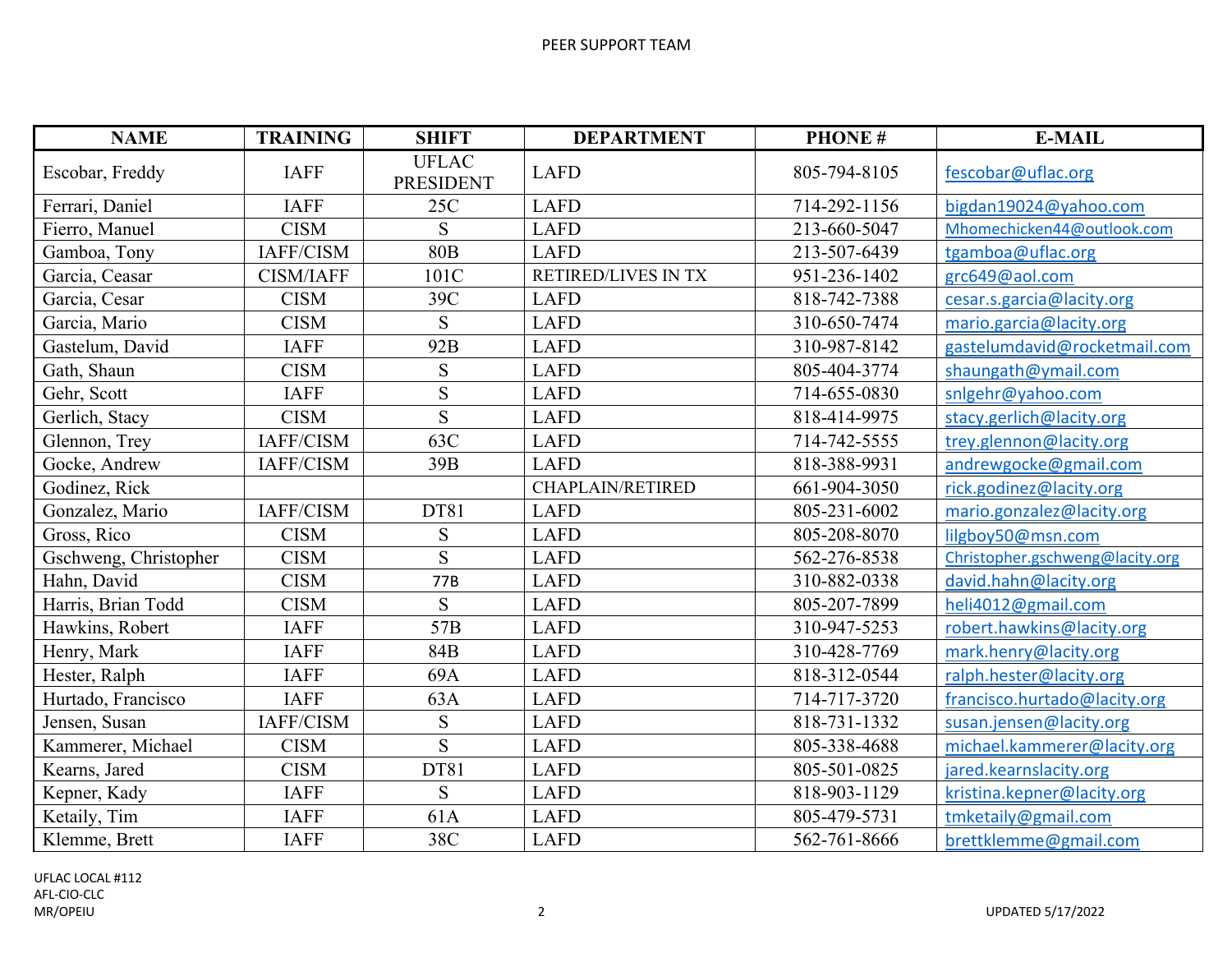PEER SUPPORT TEAM

| <b>NAME</b>        | <b>TRAINING</b> | <b>SHIFT</b>   | <b>DEPARTMENT</b>            | <b>PHONE#</b> | <b>E-MAIL</b>               |
|--------------------|-----------------|----------------|------------------------------|---------------|-----------------------------|
| Koffler, Kent      | IAFF/CISM       | 66B            | <b>LAFD</b>                  | 626-818-9006  | kentkoffler@gmail.com       |
| Landon David       | <b>IAFF</b>     | 84A            | <b>LAFD</b>                  | 805-368-8770  | david.landon@lacity.org     |
| Lawrence, Valerie  | <b>CISM</b>     |                | Widows Program/<br>Volunteer | 818-424-5974  | connected2god@gmail.com     |
| Leach, Damon       | IAFF/CISM       | ${\bf S}$      | <b>LAFD</b>                  | 310-562-9110  | damon.leach@lacity.org      |
| Lee, Dan           | IAFF/CISM       | 44B            | <b>LAFD</b>                  | 949-929-2121  | dannydlee@gmail.com         |
| Lopez, Noe Anthony | <b>CISM</b>     | 36A            | <b>LAFD</b>                  | 310-344-5434  | ffnalopez@sbcglobal.net     |
| Martinez, Chris    | IAFF/CISM       | <b>RETIRED</b> | <b>LAFD</b>                  | 760-954-3791  | torolafd@yahoo.com          |
| Mattox, Elena      | IAFF/CISM       | <b>RETIRED</b> | <b>LAFD</b>                  | 213-379-1230  | elena.mattox@lacity.org     |
| Mc Elroy, Bob      | IAFF/CISM       | <b>RETIRED</b> | <b>LAFD</b>                  | 714-585-9250  | Mcelroylafd@aol.com         |
| Medina, Paul       | <b>CISM</b>     | 44C            | <b>LAFD</b>                  | 951-236-8126  | paul.medina@lacity.org      |
| Meza, Miguel       | <b>IAFF</b>     | 60C            | <b>LAFD</b>                  | 310-897-0824  | meza824@gmail.com           |
| Moore, Ian         | <b>IAFF</b>     | 9C             | <b>LAFD</b>                  | 805-813-1282  | moore.ian.88@gmail.com      |
| Moreno, Gabriel    | <b>CISM</b>     | 38A            | <b>LAFD</b>                  | 714-724-5556  | fightin25@yahoo.com         |
| Murillo, Richard   | <b>CISM</b>     | 6A             | <b>LAFD</b>                  | 626-201-1446  | richard.murillo@lacity.org  |
| Najera, Rick       | <b>CISM</b>     | S              | <b>LAFD</b>                  | 818-469-4901  | rick.najera@lacity.org      |
| Negrete, George    |                 |                | <b>CHAPLAIN/RETIRED</b>      | 310-489-0709  | firechapln@gmail.com        |
| O'Connor, John     | IAFF/CISM       | 111B           | <b>LAFD</b>                  | 310-251-5009  | firehogg1@yahoo.com         |
| Oetgen, Gage       | <b>CISM</b>     | 5C             | <b>LAFD</b>                  | 949-330-3115  | o12gage@cox.net             |
| Ostergaard, Ryan   | <b>CISM</b>     | <b>9A</b>      | <b>LAFD</b>                  | 562-453-9929  | Ryan o@earthlink.net        |
| Pasos, Jess        | <b>CISM</b>     |                | <b>CHAPLAIN/RETIRED</b>      | 805-777-7105  | jpasos@verizon.net          |
| Penuelas, Juan     | <b>IAFF</b>     | 25B            | <b>LAFD</b>                  | 562-631-3382  | juan.penuelas@lacity.org    |
| Perez, Robert      | <b>CISM</b>     | <b>DT40</b>    | <b>LAFD</b>                  | 213-440-3230  | Robert.perez@lacity.org     |
| Peterson, Harry    | <b>CISM</b>     | <b>70A</b>     | <b>LAFD</b>                  | 213-361-2982  | Harry.peterson@lacity.org   |
| Pham, Paul         | <b>CISM</b>     | 68C            | <b>LAFD</b>                  | 310-739-9681  | paul.pham@lacity.org        |
| Phillips, Stephen  | <b>CISM</b>     | S              | <b>LAFD</b>                  | 310-570-5541  | stephen.phillips@lacity.org |
| Porter, Brett      | <b>CISM</b>     | 13B            | <b>LAFD</b>                  | 805-506-1386  | brett.porter@lacity.org     |
| Randolph, Justin   | <b>CISM</b>     | 27C            | <b>LAFD</b>                  | 805-432-0941  | Justin.randolph@lacity.org  |
| Rickey, Jeff       | <b>CISM</b>     |                | <b>RETIRED</b>               | 661-993-7096  | jefrick@msn.com             |
| Rivera, Marty      | <b>CISM</b>     | 97C            | <b>LAFD</b>                  | 805-216-4988  | martin.rivera@lacity.org    |
| Rodriguez, Corey   | <b>CISM</b>     | 91A            | <b>LAFD</b>                  | 310-795-2697  | crodsurfs@gmail.com         |
|                    |                 |                |                              |               |                             |
|                    |                 |                |                              |               |                             |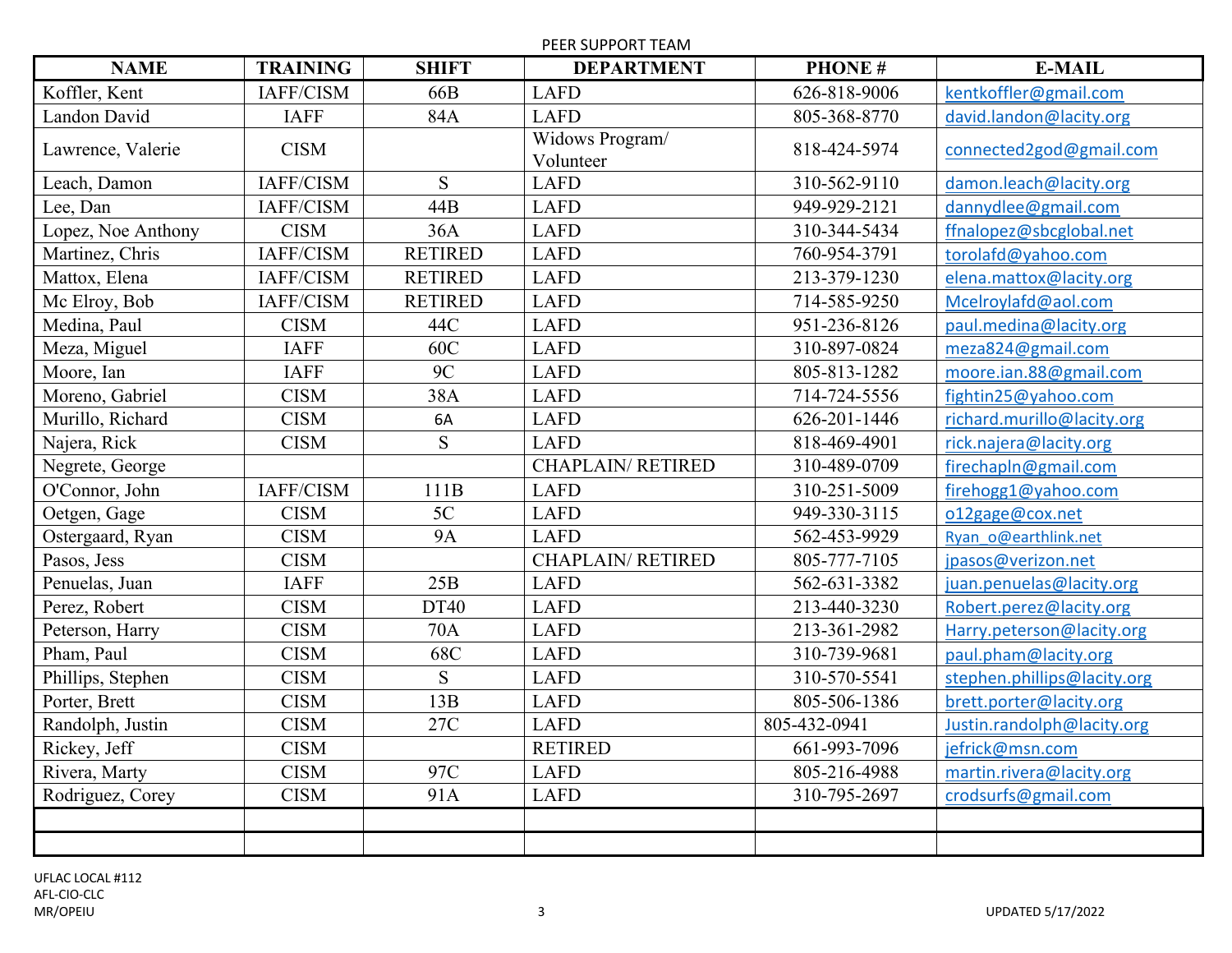PEER SUPPORT TEAM

| <b>NAME</b>                     | <b>TRAINING</b> | <b>SHIFT</b>               | <b>DEPARTMENT</b>       | <b>PHONE#</b> | <b>E-MAIL</b>                |
|---------------------------------|-----------------|----------------------------|-------------------------|---------------|------------------------------|
|                                 |                 |                            |                         |               |                              |
| Rodriguez, Don                  | <b>CISM</b>     | 48B                        | <b>LAFD</b>             | 714-943-5644  | Heavydee48@gmail.com         |
| Rodriguez, Mario                | <b>IAFF</b>     | 1A                         | <b>LAFD</b>             | 562-298-7026  | MarioRod54@gmail.com         |
| Rose, Corey                     | <b>IAFF</b>     | 88A Chaplain               | <b>LAFD</b>             | 818-523-5652  | corey.rose@lacity.org        |
| Saunders, Sean                  | IAFF/CISM       | 92B                        | <b>LAFD</b>             | 213-595-9116  | sean.saunders@lacity.org     |
| Schmidt, Eric                   | <b>CISM</b>     | S                          | <b>LAFD</b>             | 818-262-0589  | Eric.schmidt@lacity.org      |
| Schutt, Jason                   | <b>IAFF</b>     | 28A                        | <b>LAFD</b>             | 818-269-3086  | Jason.schutt@lacity.org      |
| Scott, Rob                      | <b>IAFF</b>     | <b>80B</b>                 | <b>LAFD</b>             | 949-750-7556  | rob.scott@lacity.org         |
| Secci, Cecco                    | <b>CISM</b>     | S                          | <b>LAFD</b>             | 310-739-3323  | cecco.secci@lacity.org       |
| Seiser, Michael                 | <b>CISM</b>     | 82A                        | <b>LAFD</b>             | 818-585-5158  | michael.seiser@lacity.org    |
| Shapiro, Marc                   | IAFF/CISM       | 84B                        | <b>LAFD</b>             | 805-358-1943  | marc.shapiro@lacity.org      |
| Silverman, Branden              | <b>CISM</b>     | S                          | <b>LAFD</b>             | 818-792-9686  | bsilverman1880@gmail.com     |
| Smith, Kevin                    | <b>CISM</b>     | <b>85B CHAPLAIN</b>        | <b>LAFD</b>             | 909-213-0702  | kevin.smith@lacity.org       |
| Takeshita, Robert &<br>(Willow) | <b>CISM</b>     | 27C Therapy Dog<br>Handler | <b>LAFD</b>             | 213-278-3447  | Robert.takeshita@lacity.org  |
| Tapia, Abe                      | <b>CISM</b>     | 26B                        | <b>LAFD</b>             | 323-697-6237  | abe.tapia@lacity.org         |
| Temple, Anthony                 | <b>CISM</b>     | 20A                        | <b>LAFD</b>             | 818-416-0081  | anthony.temple@lacity.org    |
| Terrusa, John                   | <b>CISM</b>     | 114A                       | <b>LAFD</b>             | 805-551-9101  | jterrusa@gmail.com           |
| Teter, Jedidiah                 | <b>CISM</b>     | 33B                        | <b>LAFD</b>             | 805-341-2551  | Jedidiah.teter@lacity.org    |
| Thyfault, Chris                 | <b>CISM</b>     | 77A                        | <b>LAFD</b>             | 805-312-5046  | cjtefo@yahoo.com             |
| Tukua, Shawn                    | <b>IAFF</b>     | DT40                       | <b>LAFD</b>             | 562-405-2740  | shawn.tukua@lacity.org       |
| Van Gerpen, Adam                | <b>IAFF</b>     | 84C                        | <b>LAFD</b>             | 213-444-9332  | avangerpen@uflac.org         |
| Vidovich, Tony                  | <b>IAFF</b>     | 48A                        | <b>LAFD</b>             | 562-522-5622  | slugvido@aol.com             |
| Vigliotta, Richard              | IAFF/CISM       | 7C                         | <b>LAFD</b>             | 805-433-3144  | richard.vigliotta@lacity.org |
| Walker, Jay                     | IAFF, CISM      | 38A                        | <b>LAFD</b>             | 562-972-6298  | jay.walker@lacity.org        |
| Werle, Tim                      |                 | 85A                        | <b>SENIOR CHAPLAIN</b>  | 714-330-2711  | timothy.werle@lacity.org     |
| Westbrook, Troy                 | <b>CISM</b>     | 100C                       | <b>LAFD</b>             | 818-390-2470  | westbrooktroy@yahoo.com      |
| Williams, Brian                 | <b>IAFF</b>     | 42A                        | <b>LAFD</b>             | 714-801-6058  | brian.williams@lacity.org    |
| Woolf, Mark                     | IAFF/CISM       | S                          | <b>CHAPLAIN/RETIRED</b> | 951-294-7135  | mark.woolf@lacity.org        |
| Worcester, Warren               | <b>CISM</b>     | 10A                        | <b>LAFD</b>             | 909-815-0267  | warren.worcester@lacity.org  |
| Wuerfel, Tim                    | <b>CISM</b>     | MFC DISPATCH               | <b>LAFD</b>             | 213-808-2189  | timothy.wuerfel@lacity.org   |
|                                 |                 |                            |                         |               |                              |
|                                 |                 |                            |                         |               |                              |